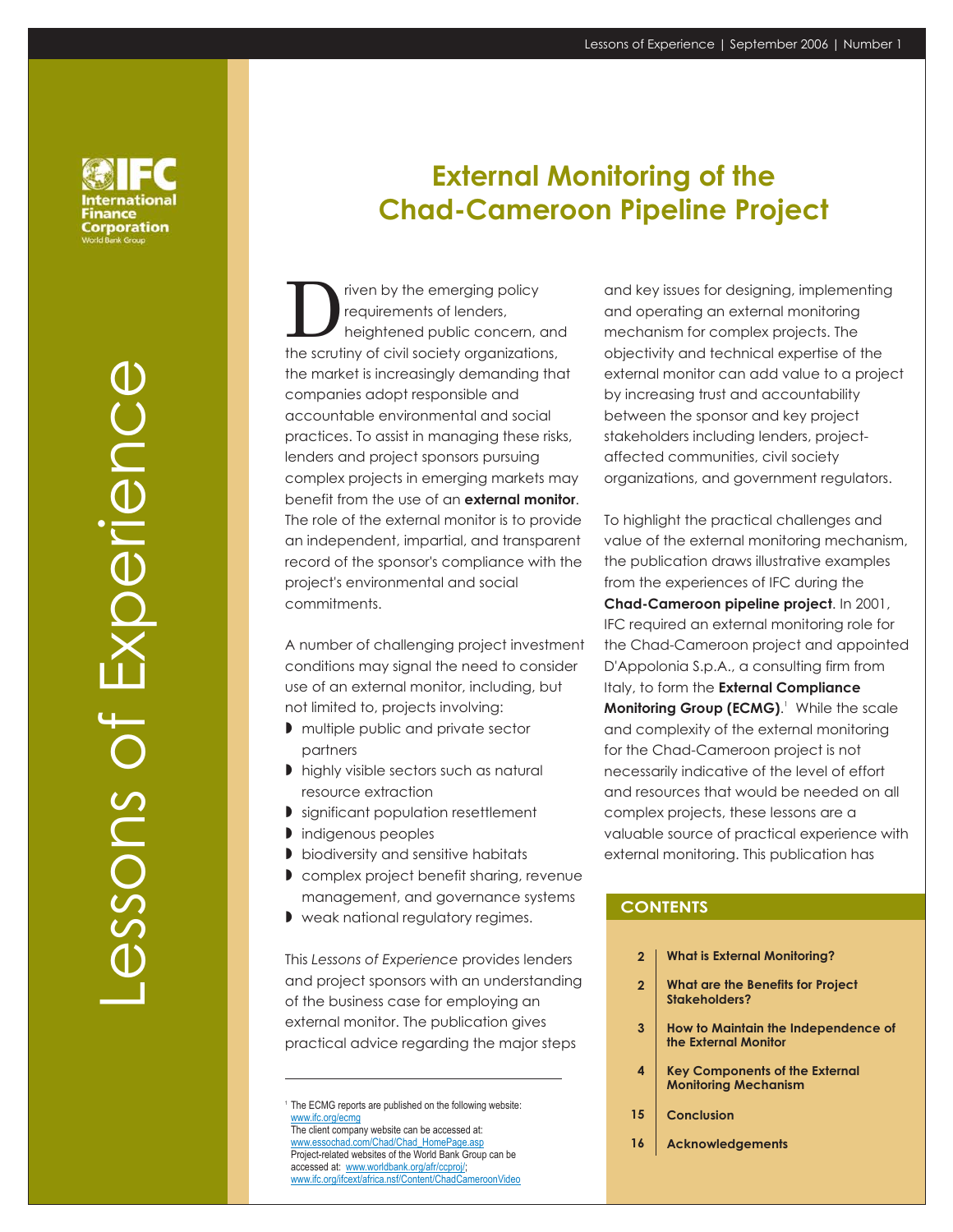been produced by IFC with the extensive collaboration of specialists from D'Appolonia S.p.A. (see "Acknowledgements" page).

# **What is External Monitoring?**

Monitoring is the sponsor's primary means for tracking and evaluating progress toward the implementation of commitments designed to avoid or mitigate the environmental and social impacts of the project. These actions are typically specified in the sponsor's **Program (ESMP)**. The ESMP details the procedures and actions necessary to prevent or manage the adverse impacts identified in the project's social and environmental impact assessment. This program is commonly implemented by an **"Environment and Social "E & S Unit")** within a sponsor's management structure. **Environmental and Social Management Management Unit" (hereafter referred to as the**

The role of the **external monitor** is to provide field-based verification of project activities and ensure compliance by the sponsor with the commitments established in the ESMP. On projects with potentially significant environmental and social impacts that are diverse, irreversible, or unprecedented, IFC requires that sponsors retain qualified and experienced external experts to verify their monitoring information. 2

Funded and logistically supported by the sponsor, the external monitor acts as an impartial layer of monitoring that complements the sponsor's internal monitoring systems. In addition, the project may be subject to additional oversight conducted directly by the staff of lenders, government regulators, and civil society groups.



Preparation for pipeline welding.

# **What are the Benefits for Project Stakeholders?**

For **lenders**, the external monitor is an important tool to objectively verify and report on sponsor compliance with environmental and social conditions of the investment agreement during project development. The financial sustainability of a project can be jeopardized if agreed environmental and social measures are not demonstrated to have been credibly implemented by the sponsor. Lenders with limited in-house environmental and social expertise may benefit from the external monitor's ability to act in part as the "eyes and ears" of the lender, fostering a proactive management approach to help the lender develop successful projects and avoid reputational damage and related liabilities.

For **project sponsors**, the external monitor increases the sponsor's ability to document, manage, and reduce their risk exposure to environmental and social issues. By providing additional technical expertise to supplement the sponsor's E & S Unit, the external monitor increases the operational capacity of the sponsor's management to take timely actions to improve performance and comply with environmental and social commitments.

 $2$  The IFC requirement for external monitoring by qualified experts is contained in Performance Standard 1, paragraph 24. Full text of Performance Standard 1 is available at www.ifc.org/envsocstandards. The Equator Principles II defines a broadly similar requirement as part of Principle 9: Independent Monitoring and Reporting. Full text of the Equator Principles is available at: http://www.equator-principles.com/documents/ Equator\_Principles.pdf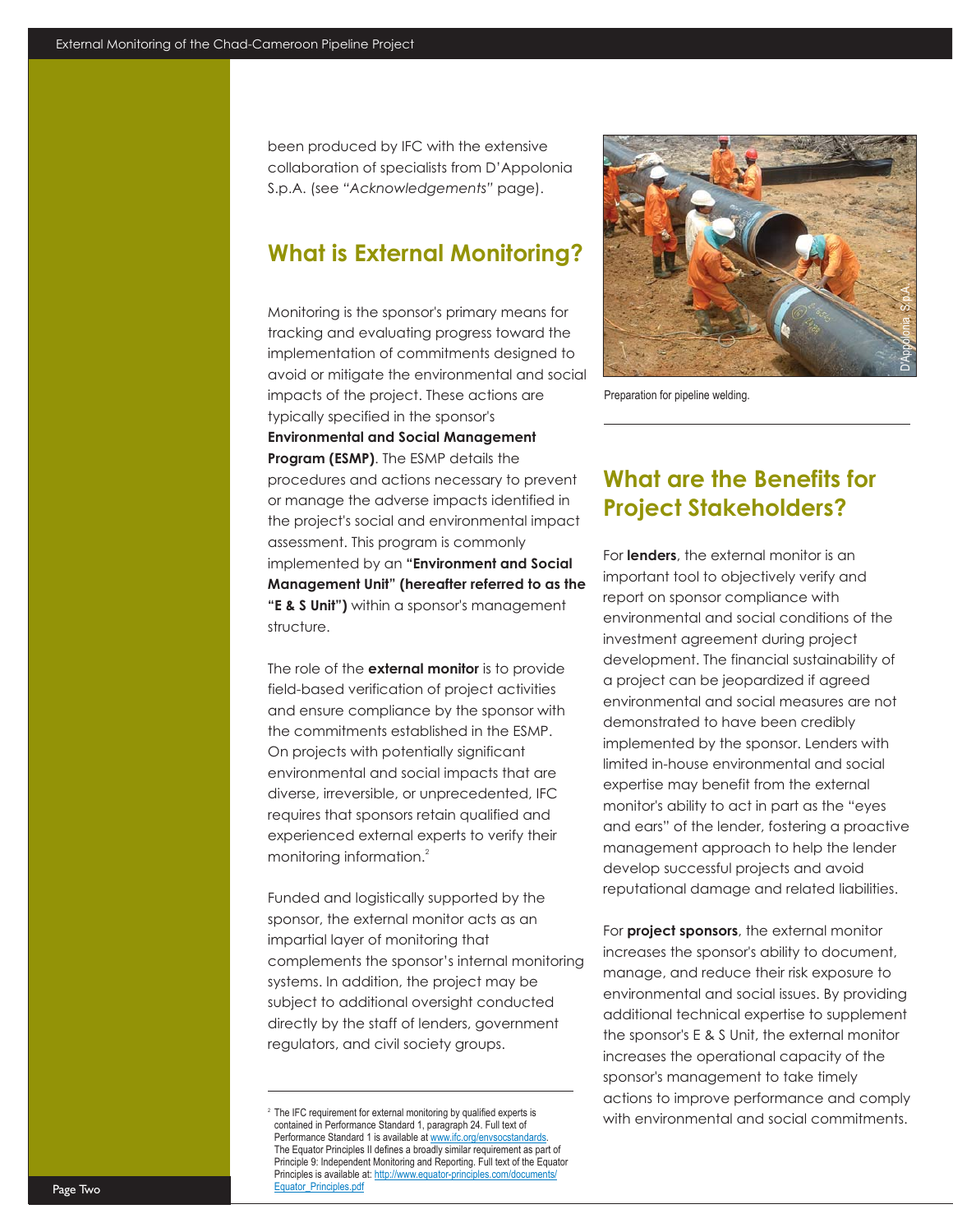### **The Chad-Cameroon Pipeline Project**

The Chad-Cameroon project is a US\$3.5 billion development of an oil field in Chad by a consortium headed by ExxonMobil, and a 1,070 km long pipeline extending through Chad and Cameroon to the Atlantic coast, constructed and operated by the Tchad Oil Transportation Company S.A. (TOTCO) and the Cameroon Oil Transportation Company S.A. (COTCO) (hereafter collectively referred to as the "Consortium"). Funded and logistically supported by the Consortium, the ECMG serves as the external monitoring team responsible for auditing the implementation of the Consortium's environmental and social commitments for the Chad-Cameroon Oil Pipeline project. Pipeline trenching in Cameroon.



The risk for sponsors whose projects are associated with poor environmental and social performance extends beyond damage to the corporate brand. Underperforming companies can lose their license to operate along with the critical support of project-affected communities. Their products and services may incur barriers to market entry from consumers and regulators, and their ability to raise capital from lenders may be constrained. The technical expertise of the external monitor allows sponsors to have documented, independently verified, and publicly available reports of their actions—a critical, unbiased record which can be used to defend against potential allegations of poor environmental and social performance.

The benefit of external monitoring for **host countries** is the availability, at no cost, of an expert team that provides regular, objective monitoring of project compliance with applicable regulations and with other environmental and social requirements, as agreed with the sponsor at the outset of the project. The external monitor may be particularly useful in helping to coordinate joint technical solutions where responsibilities, such as community health issues in project

affected communities, are typically shared by the sponsor and various levels of government.

With respect to **project affected communities** and **civil society groups**, the external monitor provides a team of qualified technical experts that can directly investigate and report on specific issues of concern for the local communities in the project area. It provides reporting that can be an independent source of information for local communities and NGOs, which in turn serves to foster an atmosphere of trust required for effective working relationships.

# **How to Maintain the Independence of the External Monitor**

Maintaining impartiality, objectivity, and transparency in the eyes of all project stakeholders is critical to the success of the external monitor. However, the reliance of the external monitor on the financial and logistical support of the sponsor may create perceptions of bias. A number of steps should be taken to proactively reassure project stakeholders as to the independence of the monitor, including:

*The external monitor provides an impartial and transparent record of the sponsor's compliance with the project's environmental and social commitments.*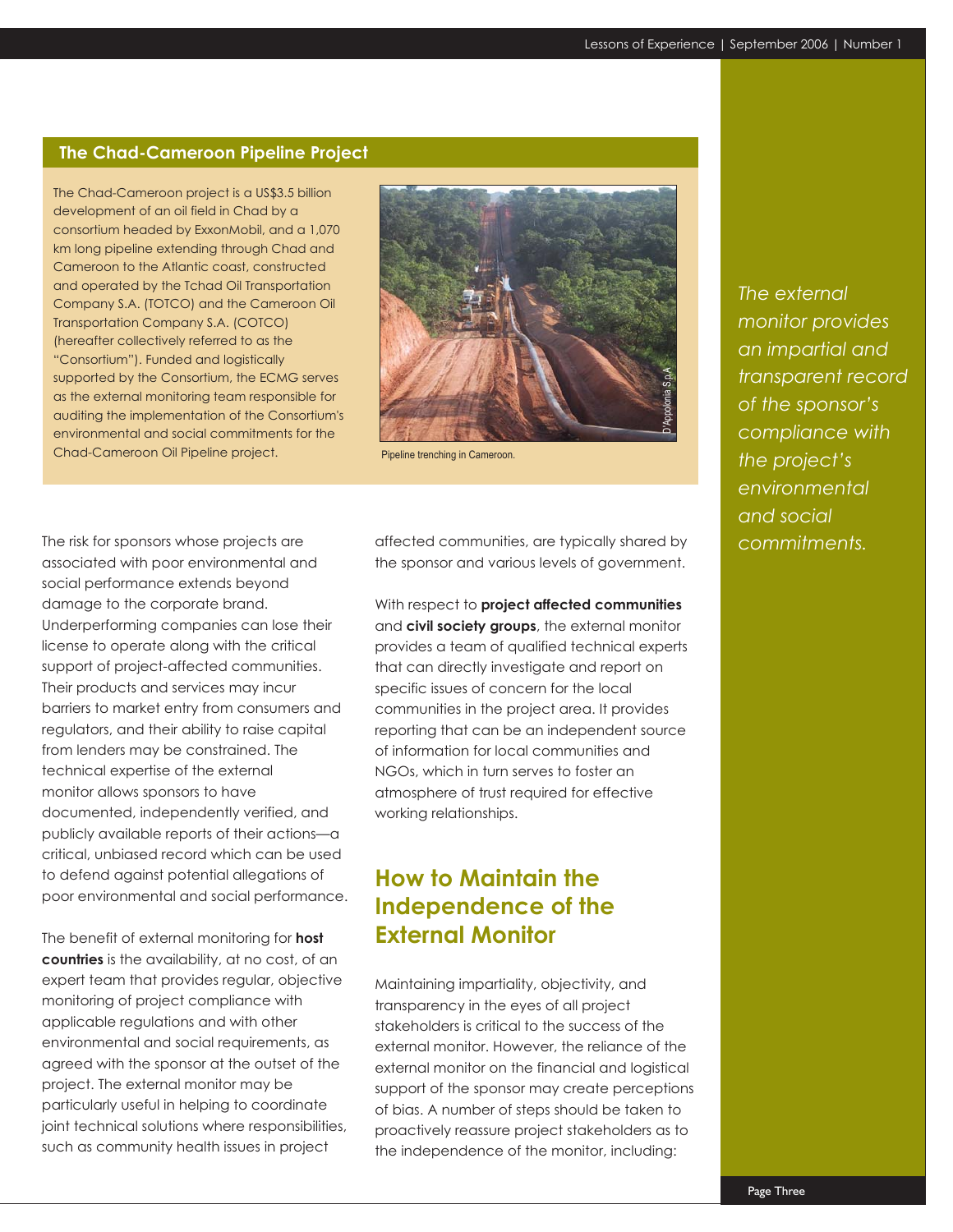- -establishing a robust and transparent site visit monitoring process by the external monitor that demonstrates a reliance on field-based empirical findings
- -creating a well defined reporting process for which the external monitor has ultimate responsibility for final content
- **I** establishing and abiding by clear operational protocols which define the relationship of the external monitor to other project stakeholders and allow the external monitor to avoid conflicts of interest.



ECMG Public Health Specialist consulting with community healers.

These issues, among others, are discussed in further detail below.

# **Key Components of the External Monitoring Mechanism**

### **Structure of the External Monitoring Team**

Environmental and social issues on projects are often interrelated, a fact reinforced by current international best practice for integrated environmental and social impact assessment and management. In order to properly address the environmental and social issues of complex projects, it is recommended that the external monitoring team be multidisciplinary in composition.

#### Visit to tree nursery.



During the project construction phase of the Chad-Cameroon project, the ECMG was composed of six permanent members, including a team leader, expert in pipeline engineering and related health and safety issues; a team coordinator, specialist in environmental science and engineering; and individual specialists in socio-economic and socio-cultural issues, institutional development, environmental and social capacity building, earth sciences, and public health.

This varied composition of the ECMG created a strong internal dialogue during the review of specific findings from the standpoint of different disciplines. In addition, the multifaceted team provided technical expertise and credibility to a wide range of issues when engaging with all interested parties, including IFC, the Consortium, the host governments, and civil society organizations. During IFC's selection of firms to act as the ECMG, the expert technical capabilities demonstrated by D'Appolonia, the firm eventually selected, was cited by the Consortium as a key factor in convincing them that the ECMG would be able to add tangible value to the project.

It is important to note that during the initial planning phase the key individuals comprising the external monitoring team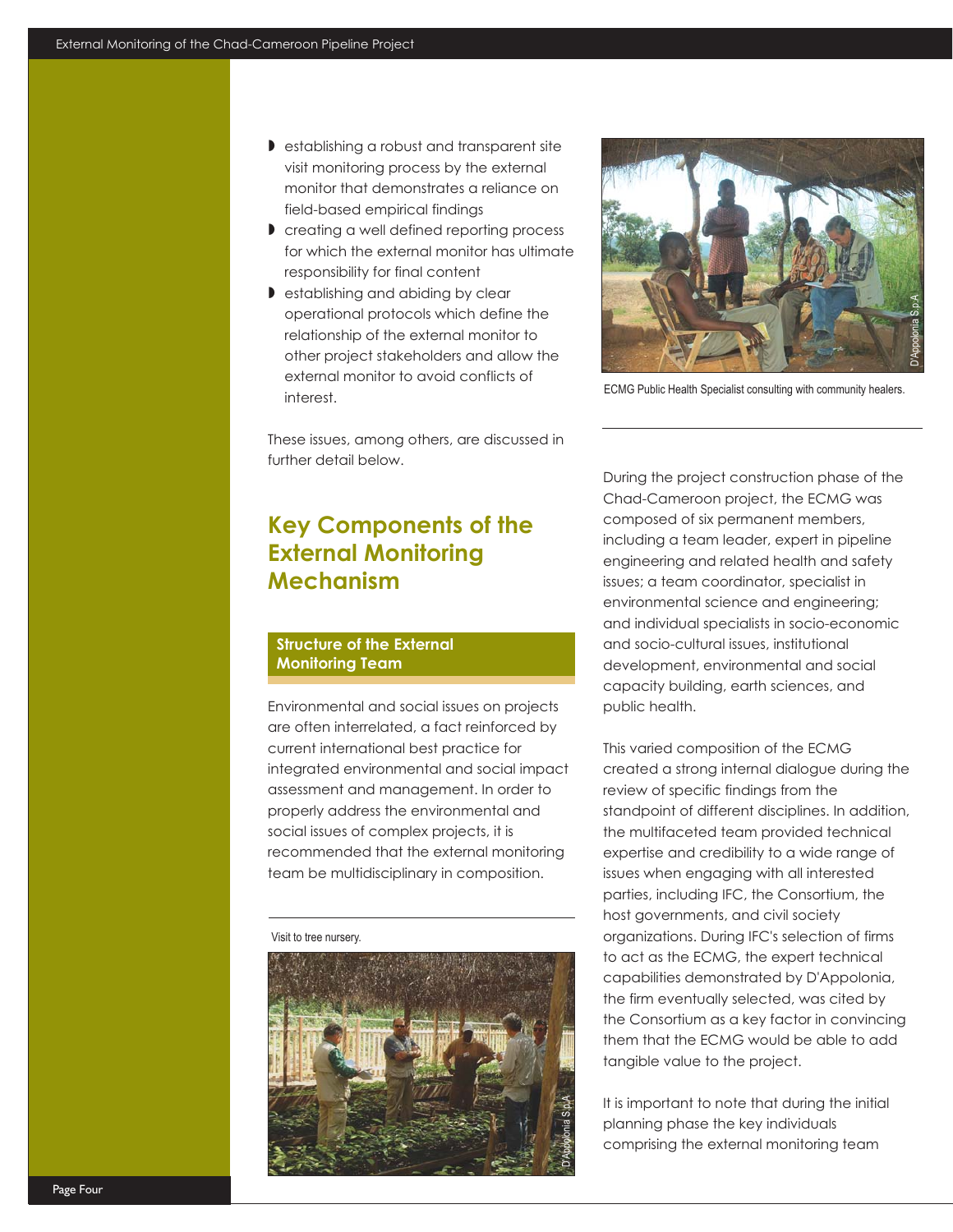may not have full knowledge of all the project's technical issues. Accordingly, it may be helpful to create an understanding between lenders and the sponsor to allow the team to be complemented by additional specialized experts for unplanned issues which may arise during project development.

On the Chad-Cameroon project, this flexibility allowed for the addition of a cultural heritage expert to the ECMG who helped identify and mitigate key gaps in the Consortium's management of impacts to cultural heritage sites during construction of the pipeline. Incidents of inadequate management of heritage sites along the pipeline route resulted in a retroactive non-compliance citation by the lenders against the Consortium. Further incidents that may have resulted in costly project delays were avoided due to the dialogue between the ECMG and the Consortium'sE&S Unit, which allowed for the identification and management of potential cultural heritage impacts.



Revegetation of the pipeline right-of-way in the Atlantic Littoral Forest of Cameroon.

During construction, the ECMG also added an ecologist who provided key input into the management of invasive species and overall bio-restoration issues along the pipeline route. Additionally, the presence of a public health expert on the team played an important role in facilitating joint approaches to managing the occupational health issues of employees and the larger community health issues faced by communities and government authorities.

# **Lesson 1** *— "An integrated environmental and social approach facilitates effective monitoring."*

- The effectiveness of the external monitor is greatly improved by mobilizing an integrated and technically capable environmental and social team.
- Inis integration allows the external monitor to interact with the sponsor and provide expert evaluation of environmental and social issues, and to foster engagement with projectaffected communities, government, and civil society organizations.
- **Flexibility to expand the external monitor** team to confront new, unplanned issues is helpful, but should be carefully considered to ensure unnecessary costs for the project sponsor are avoided.
- Consulting the sponsor during the selection of the external monitor provides a key opportunity to build trust in the technical capability of the external monitor.

#### **Operational Protocols of the External Monitor**

The formulation of operational protocols may be helpful to clearly establish the role and interaction of the external monitor with respect to other project stakeholders. On the Chad-Cameroon project, the operational protocols promoted the need for active cooperation between the ECMG and Consortium'sE&S Unit. The responsibility to provide objective, external reporting on ESMP compliance to IFC and the lender group based on accurate data and empirical findings was defined as the exclusive responsibility of the ECMG. For host country governments and related agencies, the protocols reinforced that the ECMG was not meant to replace, but rather to complement, effective project monitoring by government regulators.

*Maintaining impartiality, objectivity, and transparency in the eyes of all project stakeholders is critical to the success of the external monitor.*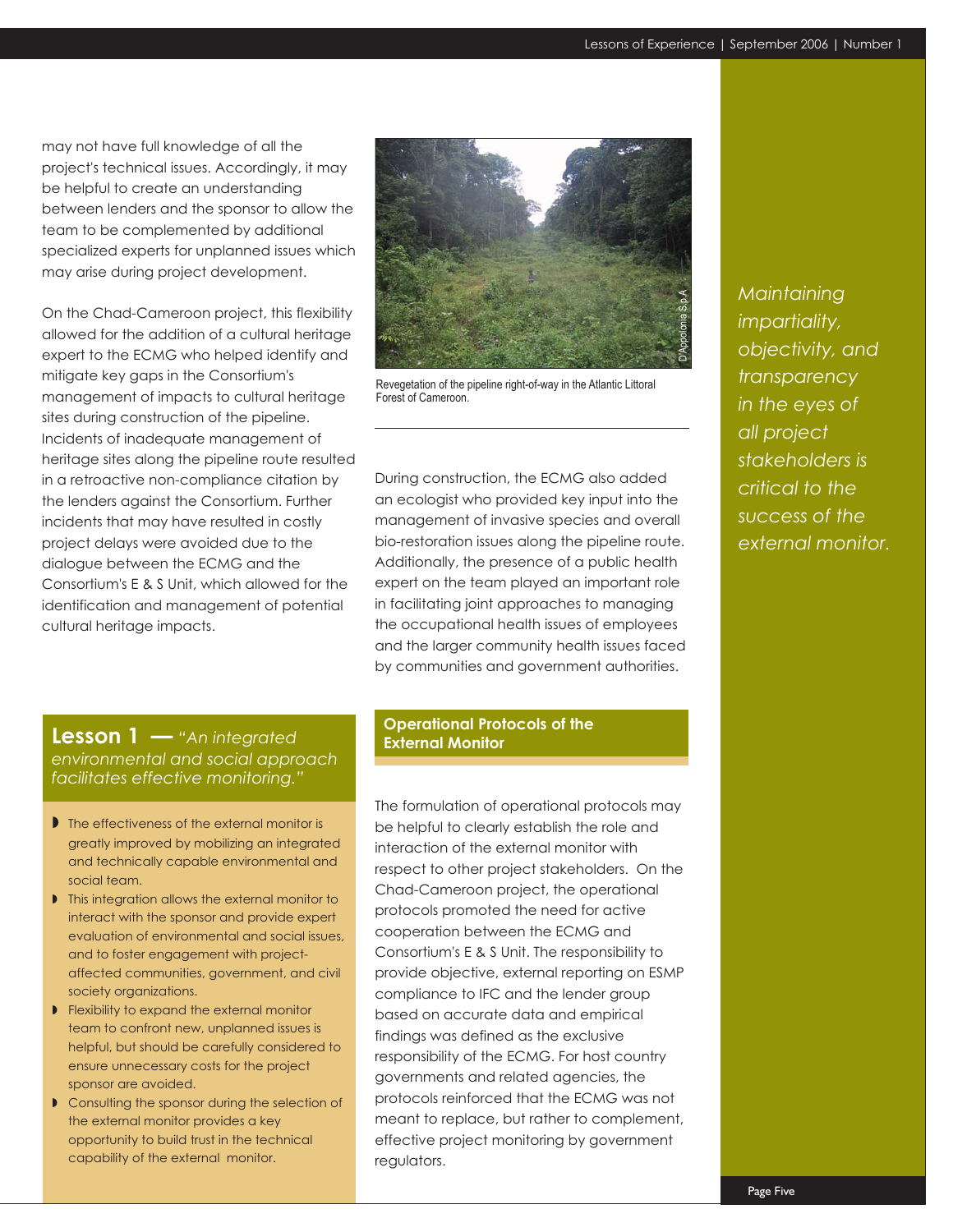**Lesson 2 —** *"Clear operational protocols are critical to the perception of independence and impartiality of the external monitor."*

- $\triangleright$  Clear operational protocols allow the external monitor to avoid conflicts of interest and maintain a position of independence with project stakeholders and affected communities.
- **I** Once established, every effort should be made to ensure that all project stakeholders are aware of, and abide by, the operational protocols governing the activities of the external monitor.

With respect to interactions with civil society, the ECMG was defined as an independent entity readily available to listen to civil society concerns provided they could identify specific grievances or complaints that could be investigated in the field. In practice, it proved difficult to ensure that the ECMG did not become a parallel grievance mechanism for the project. Early in the project it was therefore necessary to make clear that the ECMG would not respond to generalities, such as "pipeline construction is going to deteriorate the quality of life for the local villagers". However, specific technical issues such as "hydrotest discharge water has damaged farmland near a specific village and the farmer has not been compensated" could and would be investigated by the ECMG.

**Funding and Logistical Arrangements for the External Monitor**

The resources required for the external monitoring mechanism can be expected to vary as a function of the project's complexity and the extent of potential environmental and social impacts. The relationship with the external monitoring mechanism may call for

significant logistical resources and cooperation from the sponsor and all project stakeholders. The sponsor should expect an initial period of start-up adjustments, particularly with respect to the establishment of a working relationship between the sponsor'sE&S Unit and the external monitoring team.

The upfront costs incurred by the sponsor employing the external monitor are not insignificant. These costs, however, should be weighed against the potential costs from project delays, environmental and social liabilities, corporate brand damage, potential litigation, and community upheaval that can emerge as complex projects are sited and constructed.

At the end of the two year construction phase of the Chad-Cameroon project, the direct ECMG cost to the Consortium was approximately \$US1.5 million for the labor and travel expenses of quarterly site visits, and an additional \$US 2 million budgeted by the Consortium to provide technical and logistical support for the ECMG. Annual ECMG site visits during the operations phase cost approximately \$US100,000 per visit. The total direct costs of labor, travel, technical, and logistical support of the ECMG are estimated at less than 5 percent of the Consortium's total environmental and social management costs (approximately \$US 40 million) for the project.

Village well constructed by the Project in Chad.

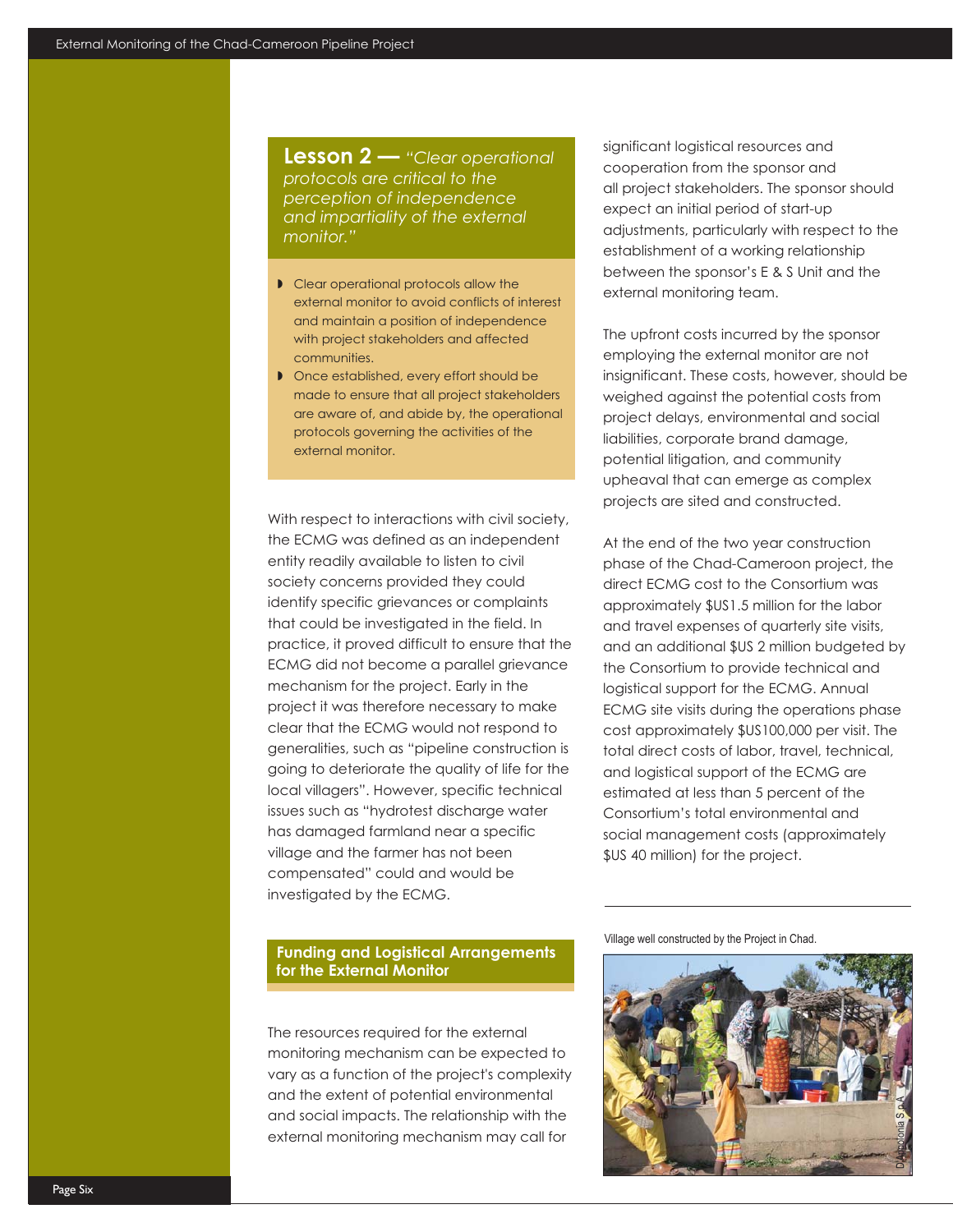### **Lesson 3 —** *"Sponsor*

*management support for the external monitor is a key determinant of success."*

- $\blacksquare$  To be successful, the sponsor's management needs to fully support the activities of the external monitoring team. The sponsor should consider creating a small, focused team within their E & S Unit to interface with the lender and coordinate with the external monitor.
- **From the beginning of the project, the lender,** the sponsor, and the external monitor should establish a common vision for the constructive and positive role of the external monitor.

In addition, the Consortium provided a dedicated staff member to manage the relationship with the ECMG, a decision that greatly enhanced overall performance. The Consortium'sE&S Unit facilitated the work of the ECMG in terms of ensuring availability of key staff for meetings, assisting with the provision of documents, information, and field data, and organizing logistical arrangements during project site visits.

### **Site Visit Activities of the External Monitor**

Site visit activities of the external monitor typically involve stakeholder meetings and interviews, review of project monitoring data and records, direct field monitoring, and close-out meetings to present and discuss preliminary findings.

Leading up to and during each site visit, the ECMG received ready access to the latest field reports from Consortium's E & S Unit, detailing the implementation and monitoring of the procedures and actions contained in the ESMP. These findings formed the basis of the ECMG's day-to-day interaction with the Consortium'sE&S Unit during site visits.

It is important to emphasize, however, that although project reports, monitoring data (e.g., water and air quality, noise, etc.) and ESMP key performance indicators (e.g. noncompliant citations, recordable spills, consultation statistics etc.), help the external monitor to observe trends, flag potential issues, and assess data completeness and validity, they should not be considered sufficient to replace actual site visits. Field verifications allow the external monitor to obtain first-hand observations of projectaffected areas and communities, to investigate issues, to explore options to correct non-compliance situations, and to ensure that previous corrective actions have been implemented.

Site visits by the ECMG were coordinated and jointly conducted with the Consortium's E & S Unit. To collect relevant information on project status, progress, and environmental and social issues, the ECMG held one-day individual meetings with the major project stakeholders, including the Consortium's E & S Unit, the main project contractors and subcontractors, project-affected communities, government regulators, and civil society organizations. These meetings allowed the ECMG to be briefed on recent project developments from all stakeholder perspectives, and to establish priority issues for field verification. The World Bank office in the region played an important role early on in the project by assisting in the identification of

Community meeting with the external monitor in northern Cameroon.



*Direct field monitoring is an essential task of the external monitor.*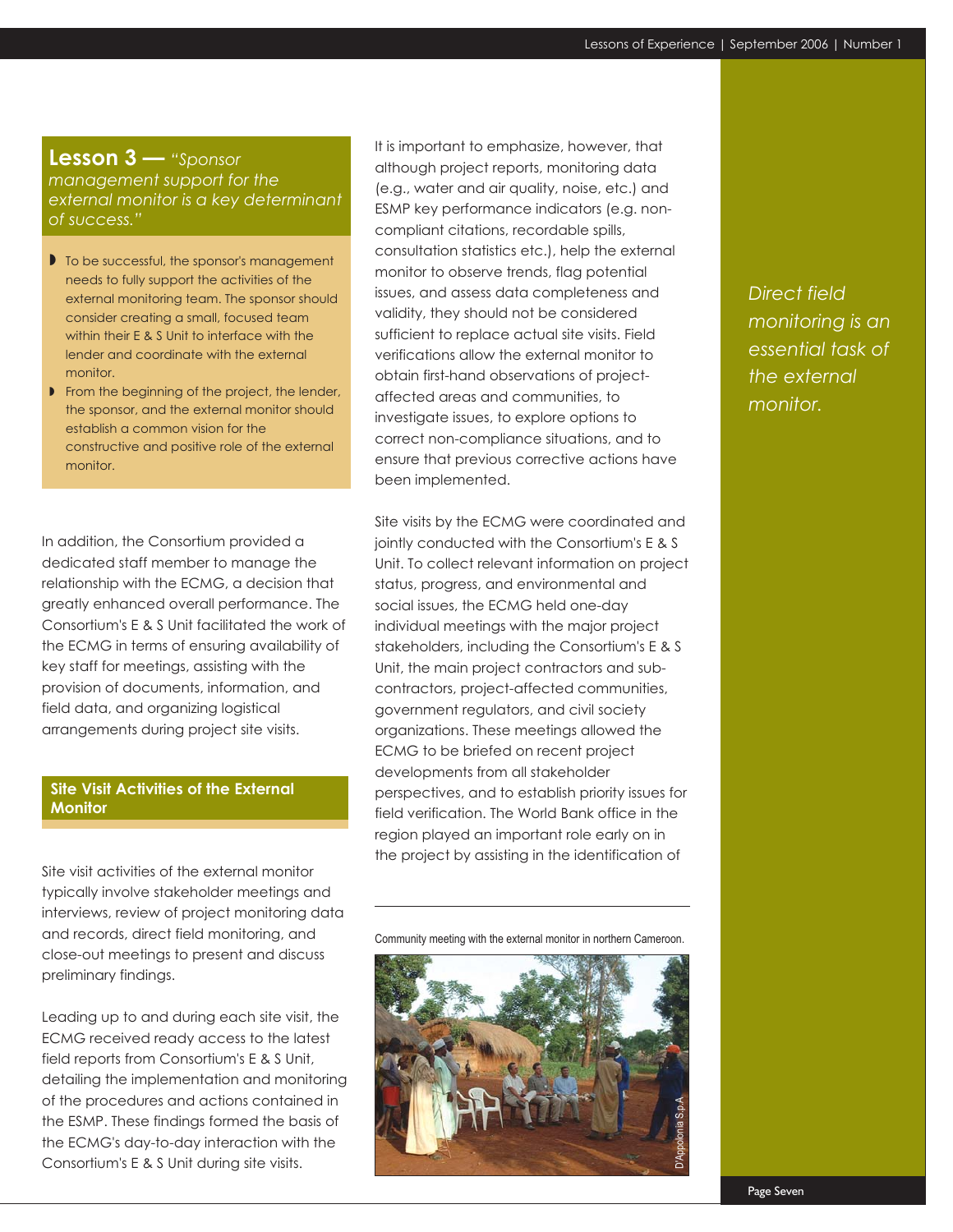local and national NGOs interested in the project and conducting their own project monitoring.

ECMG field monitoring activities typically included on-site substantiation of environmental and social issues identified by the various project stakeholders and pertaining to the conditions of the ESMP. For example, field visits by the ECMG highlighted traffic safety and road dust as significant impacts of increased project-related transport activities, which were not fully identified in the project design phase and relevant parts of the ESMP. Although the Consortium was investigating corrective actions, the increased focus on the issue provided by the ECMG ensured that the Consortium implemented a series of transportation safety measures such as speed controls, community awareness raising, convoy management, and road bypasses, in addition to more effective dust suppression.

Other technical issues that were monitored on site visits included protection of natural resources, waste management and pollution prevention, project footprint reinstatement, occupational health and safety, land

### **Lesson 4 —** *"Direct field monitoring is an essential task of the external monitor."*

- I The credibility of the external monitor is dependent on the use of direct field verification and the collection of empirical observations.
- Sole reliance on secondary sources, such as reports provided by the sponsor's E & S Unit and project contractors, should be avoided, and adequate time for field verification should be planned.
- **Close out meetings should be held at the** conclusion of site visits to allow field observations and conclusions to be presented, and factual inaccuracies to be identified.
- **Successful site visits require extensive logistical** support from the sponsor.



ECMG close out meeting with officials in Cameroon.

acquisition (including resettlement, compensation, and livelihood restoration), and community health and safety.

Close out meetings were held at the conclusion of site visits and involved the ECMG, the Consortium's E & S Unit, government representatives, and the lenders. The meetings allowed field observations, findings, and preliminary conclusions to be presented, and information gaps, additional data needs, and factual inaccuracies to be identified. Site visits by the ECMG were treated as a "snapshot in time," consistent with the periodic frequency of the monitoring schedule. Additional information received after the site visits was set aside to be investigated during the next project visit. This approach allowed sufficient time for the Consortium'sE&S Unit to react to technical observations, and to evaluate the need for and implement corrective actions in time for subsequent monitoring visits.

### **Frequency of Site Visits**

The frequency of visits by the external monitor to the project site is normally determined by the likelihood of impacts predicted to occur at different phases of the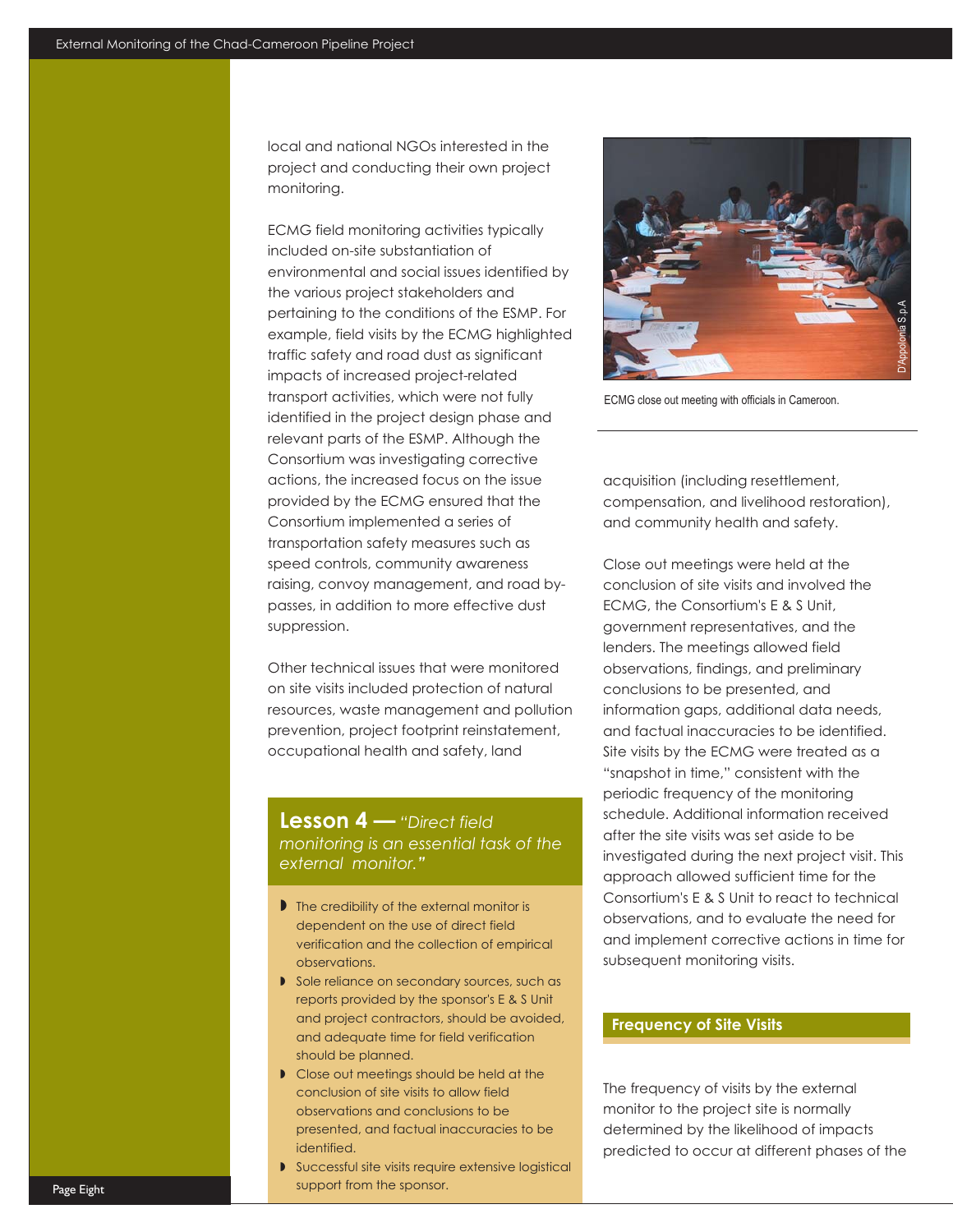project cycle. Planned schedules for site visits may also require adjustment, however, due to unexpected project specific issues. It is recommended that the precise schedule of the site visits be determined based on the prevalence of impacts in different project phases.

For the Chad-Cameroon project, the frequency of ECMG site visits was significantly higher during the construction phase, highest during the pipeline and permanent facility construction. The ECMG undertook four project site visits per year during the construction phase of the project. Once the pipeline construction was completed in late 2003 and project completion was achieved in mid-2004, the ECMG schedule changed to annual visits as part of the operations phase. Additional visits during the operational phase are conducted only as necessary. This reduction in the frequency of monitoring reflects the relative decline in the potential significance of environmental and social issues due to end of the construction phase and the consequent reduction in the project workforce and related activities. because the potential for adverse environmental and social impacts was

### **Lesson 5 —** *"The external monitor plays a key role during the project transition from construction to operation."*

- I The frequency of visits by the external monitor to the project site is normally determined by the likelihood of impacts predicted to occur at different phases of the project cycle.
- Ine attention and assistance of the external monitor is critical to ensuring a smooth transition between project phases.
- Ine shift from construction to operations phases requires restructuring of both the sponsor's E & S Unit and the external monitor to account for different monitoring and implementation requirements for the ESMP that are specific to the operations phase.



Pipeline stringing in the rainforest of Cameroon.

The transition from construction to operations needs to be carefully planned and implemented by both the sponsor's E & S Unit and the external monitor. During the last semester of the construction phase for the Chad-Cameroon project, the ECMG played a key role in ensuring that transition plans and sufficient overlapping of staff and resources within the Consortium's E & S Unit were in place to maintain satisfactory performance in terms of ESMP compliance. The transition also entailed commensurate changes to the structure of the ECMG including team reduction, redefinition of key team specializations, and modification of monitoring protocols during site visits.

#### **Monitoring Compliance**

During site visits, the external monitor may identify a real or potential "non-compliance" situation, which occurs when either the sponsor's E & S Unit or a project contractor fails to implement a specific environmental or social commitment contained in the ESMP.

As shown in Figure 1 on the next page, the definition of levels of non-compliance developed for the Chad-Cameroon project ranged from level 1 (least important) to level 3 (most severe), and each required a set of

*The external monitor plays a key role during project transition from construction to operation phases.*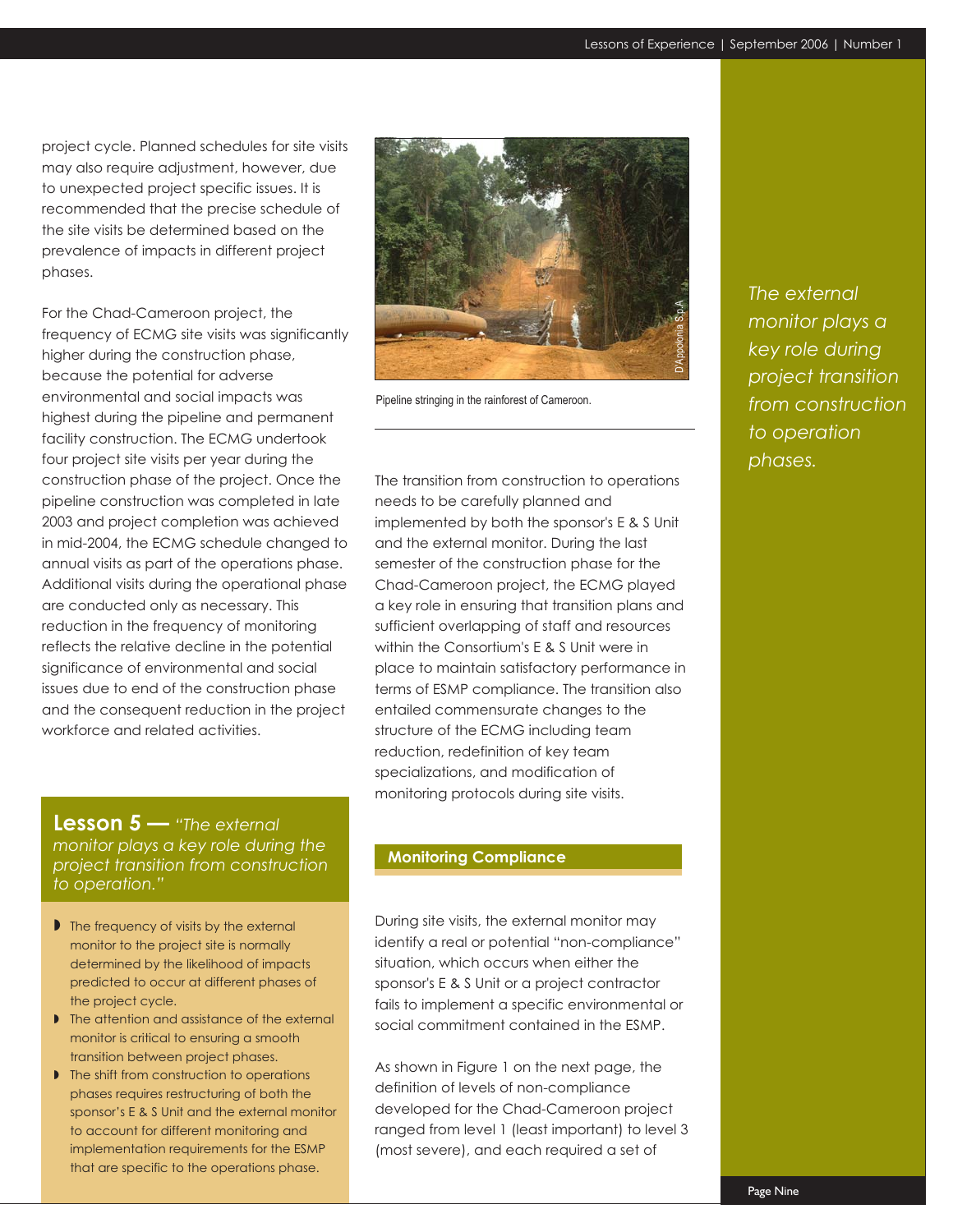actions on the part of the Consortium to address the issue depending on the severity of the potential impact. The information provided by the ECMG was used by the lenders as a direct source to assign significant non-compliance citations to the sponsor, as needed.

The lender may choose whether the external monitor should make the official determination of non-compliant situations or instead provide information to the lenders so that they may issue the non-compliance citation as necessary. The experience of the ECMG indicates that it may be advantageous to leave the ultimate decision to assign non-compliance with the lender. This may increase the leverage of noncompliance declarations and promote a positive response by the sponsor. The external monitoring team is then afforded the flexibility to investigate and report to the lenders regarding all potentially significant issues based on its professional judgment.

In addition to the questions of which party should issue non-compliance citations, the Chad-Cameroon project highlighted the importance of clearly stating the definition of non-compliance provisions. For example, the

**Lesson 6 —** *"The lender should be the arbiter for decisions of noncompliance with the ESMP."*

- **Definitions of non-compliance provisions** should be clearly established at the outset of the project.
- I The lender should maintain sufficient leverage with the sponsor to ensure the resolution of non-compliance citations.

Level 3 definition is controversial because it is necessary to define what constitutes both "damage" and a "specifically protected sensitive resource." This issue was particularly important when the findings of the ECMG were used to assign a Level 3 noncompliance concerning impacts to cultural heritage sites. The ECMG was able to overcome this ambiguity by reporting any situations that were considered critical issues and providing factual observations to IFC and other stakeholders to allow them to assess the potential non-compliance situation.

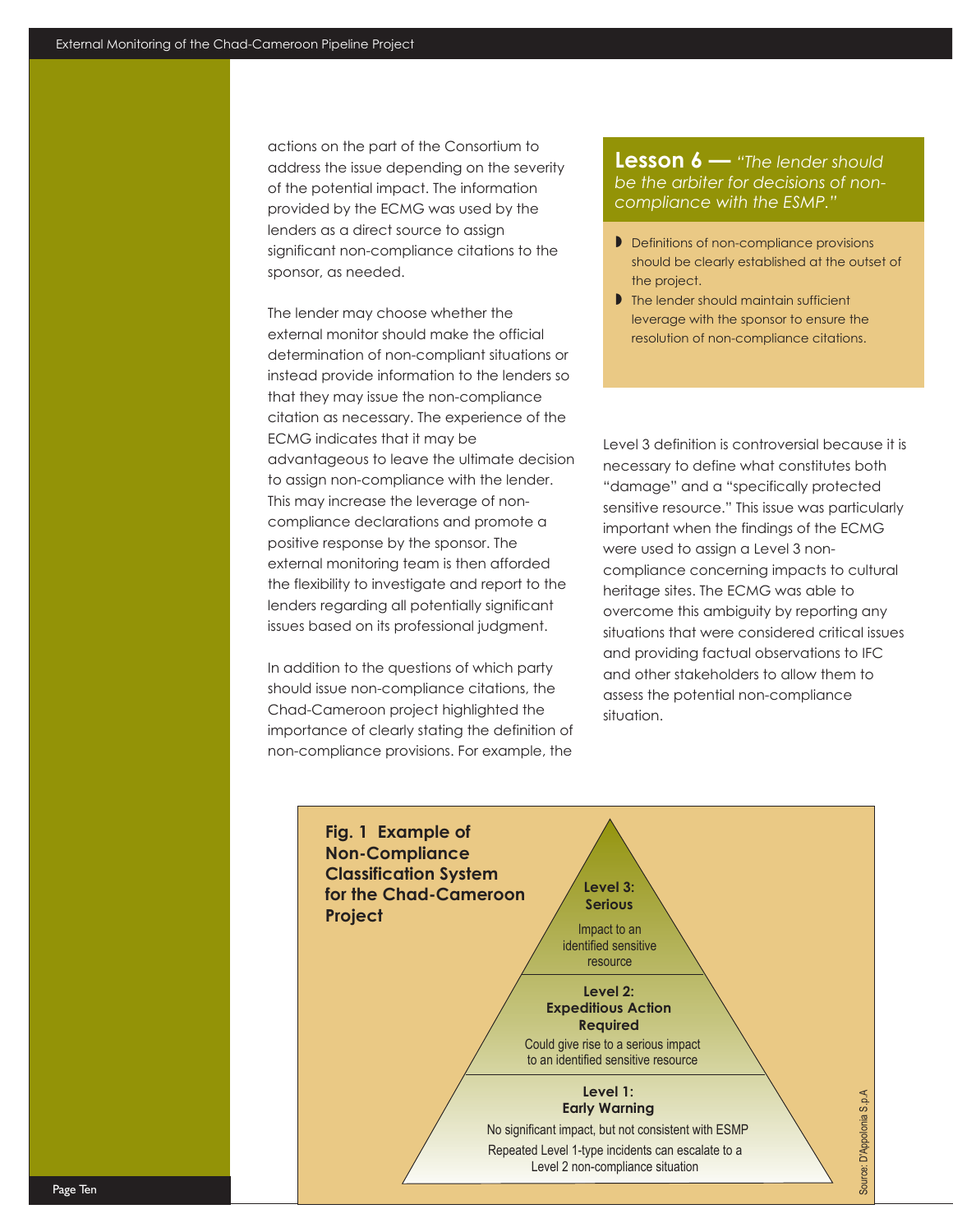### **The External Monitor and Other Layers of Project Monitoring**

On complex projects, the monitoring of ESMP commitments typically involves internal monitoring systems of the sponsor and the main project contractors, and external monitoring by the lender and government regulators. Successful project monitoring requires the development and integration of these multi-layered monitoring systems. For the Chad-Cameroon project, the ECMG was positioned as an additional observer to oversee the sponsor's internal monitoring systems and complement the external oversight conducted by other project stakeholders. Figure 2 indicates the position of the ECMG in the multi-layer monitoring system implemented for the Chad-Cameroon project.

The internal layers of the monitoring system for the Chad-Cameroon project consisted of environmental and social monitoring provided by the Consortium and their contractor companies. As is typical of complex projects, the Chad-Cameroon pipeline involved numerous contractors and sub-contractors, each of which was

**I N T E R N A L**

**Layer 2**

**Layer 1**

responsible for implementing different aspects of the project's ESMP. These contractors and sub-contractors each had a monitoring system within their management structure, and the Consortium's E & S Unit interacted with these groups during monitoring activities. The Consortium's E & S Unit assumed overall responsibility for monitoring the social and environmental compliance of contractors and subcontractors associated with the project.

Initial site visits by the ECMG, however, demonstrated the limited capacity of subcontractors to implement environmental and social commitments, which posed a risk to overall ESMP compliance. On subsequent site visits, the ECMG did not limit its field monitoring to the Consortium and its main project contractor activities, but also included field verification of sub-contractor responsibilities in the ESMP.

External monitoring on the Chad-Cameroon project involved both the lenders and government regulators. Depending on their capacity, some lenders may use in-house or contracted environmental and social specialists to monitor the implementation of the ESMP. It is important to note that although *Successful project monitoring requires the development and integration of multi-layered monitoring systems.*



**Self-Monitoring by Contractors/Sub-Contractors**

**Monitoring by the Sponsor's Environment and Social Management Unit**

# **Fig. 2 Multi-layer Monitoring System for the Chad-Cameroon Pipeline Project**

Source: D'Appolonia S.p.ASource: D'Appolonia S.p.A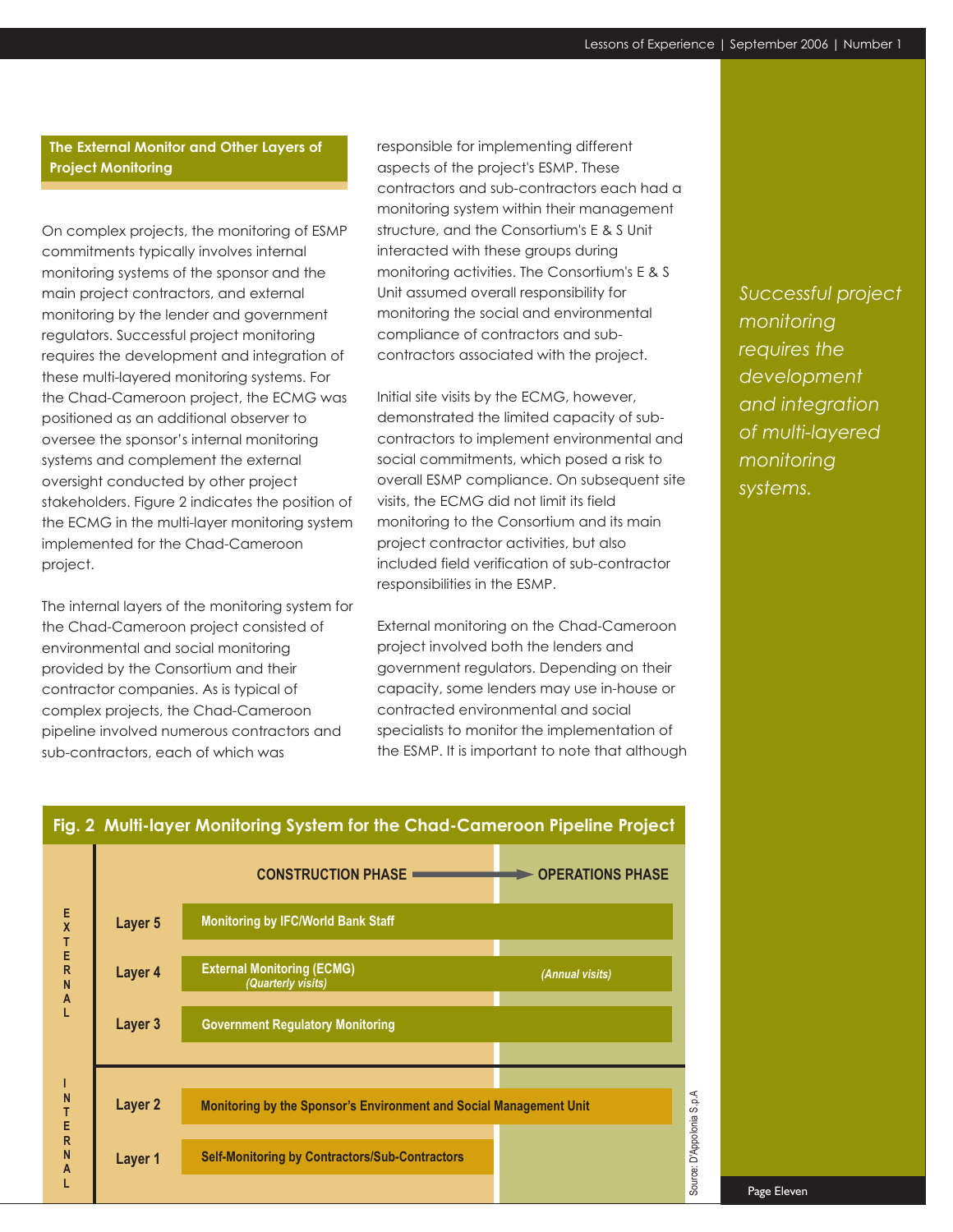**Lesson 7 —** *"Monitoring the performance of contractors and sub-contractors is critical to project success."*

- Lenders should conduct regular in-country supervision of the project. For lenders with limited staff resources and capacity for these activities, the role of the external monitor can be critical to successful implementation of the ESMP.
- If the limited capacity and expertise of subcontractors to implement environmental and social commitments should be recognized and addressed.
- I The main project contractors should be contractually obligated to comply with the sponsor's ESMP and to establish an internal monitoring system. Although contractor compliance with the ESMP is the ultimate responsibility of the sponsor, their performance can be improved through involvement of the external monitor.

a role of the external monitor is to be in part the objective 'eyes and ears' of the lender, this should not substitute, but rather supplement, the regular in-country project supervision performed by the lender. For lenders with limited staff resources and capacity for supervision and monitoring activities, the role of the external monitor assumes additional importance to successful project implementation of the ESMP.

#### **Reporting the Findings of the External Monitor**

A robust and transparent reporting process is fundamental to the integrity of the external monitor. On the Chad-Cameroon project, the ECMG prepared ESMP compliance assessment reports after each site visit. These reports were based on facts directly observed in the field with respect to the Consortium's adherence to environmental

and social commitments contained in the ESMP. The perception of the ECMG's neutrality was reinforced by its reliance on, and reporting of, empirical findings.

The ECMG assessment reports were submitted to the lenders and copied to the Consortium shortly after the conclusion of each site visit. The Consortium was given the opportunity to comment one time on any factual inaccuracies within a fixed number of days following receipt of the reports. It is recommended that the lender and the sponsor have an opportunity to suggest improvements to the reporting if there appears to have been factual inaccuracies in the compiled observations or interpretations, or if important information was not presented to explain field observations, compliance assessment and implementation strategies. However, to maintain credibility, it is critical that the ultimate responsibility and decisions regarding the content of final reporting for public disclosure rests with the external monitor.

Based on the experience of the Chad-Cameroon project, it is recommended that the reports of the external monitor be published on a specific and clearly identifiable website. Due to limited access to the internet in Chad and Cameroon, the World Bank country offices were instrumental in distributing paper copies to government agencies, project affected communities, and civil society groups. The ECMG made efforts to confirm that sufficient dissemination of the previous report had taken place prior to subsequent project site visits.

### **Management of Change**

Changes are a natural feature of any complex project and do not necessarily indicate a problem but the initiation of a process. Sponsors should be prepared for the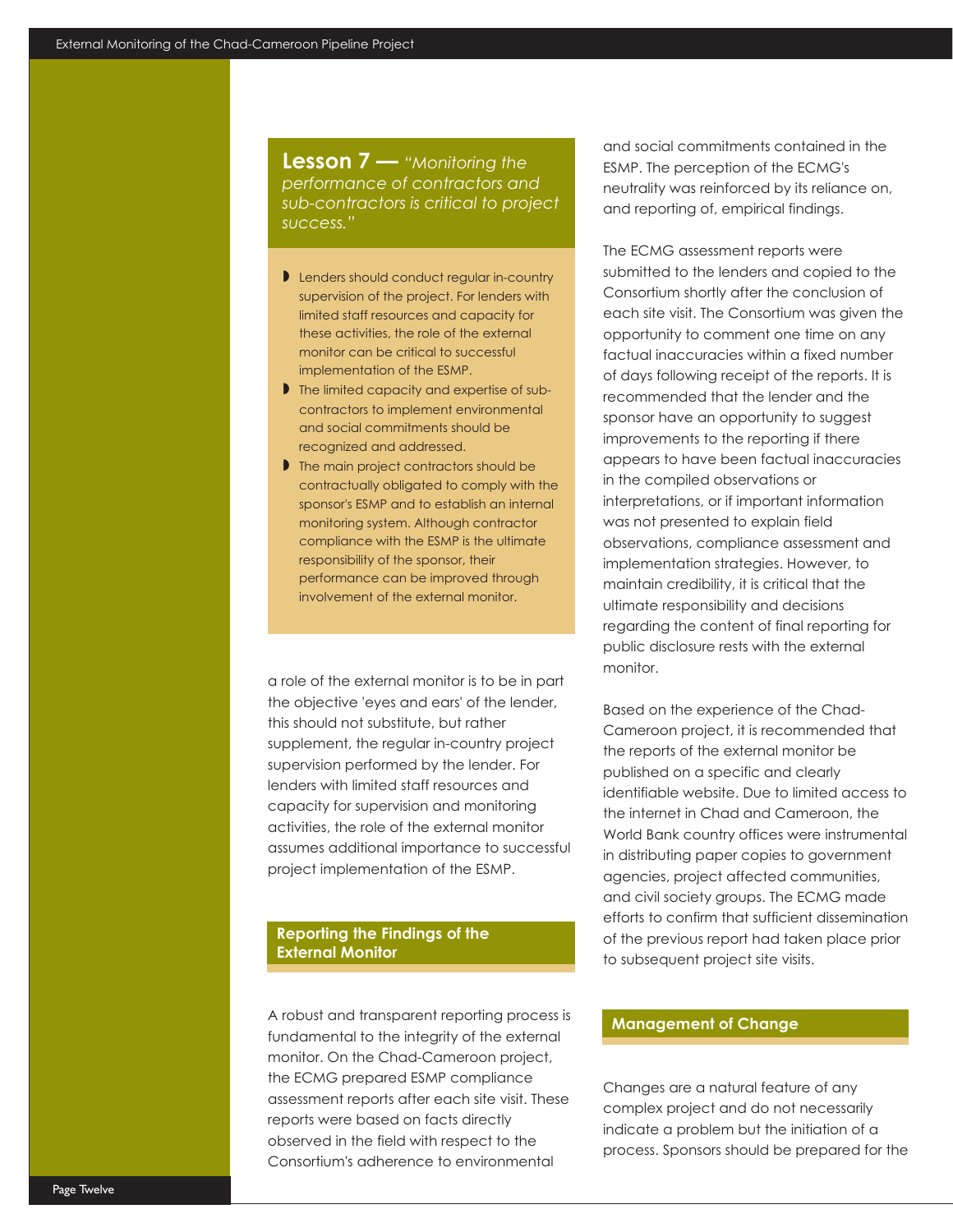# **Lesson 8 —** *"Ensuring*

*widespread public access to monitoring reports reinforces trust in the role of the external monitor."*

- $\blacktriangleright$  To maintain the perception of neutrality, it is critical that the ultimate responsibility and decisions regarding the content of final reporting for public disclosure rests with the external monitor.
- **B** External monitoring reports should be published on a specific and clearly identifiable website. Paper copies of the report should be distributed and made available to project affected stakeholders.
- Widespread public access to monitoring reports reinforces the impartiality of the external monitor and the responsiveness to project impacts that affect stakeholders.
- **Credible, objective reports assist the sponsor** in demonstrating actions undertaken to reduce environmental and social impacts.

need to add or adjust mitigation measures in the ESMP resulting from new issues that were not previously identified or in recognition that despite the best planning intentions, mitigation measures may not be as effective as originally designed and thus need to be modified. A procedural approach to managing change is essential to ensure that the project continues to consistently conform to its environmental and social commitments.

It is recommended that the sponsor establish a "management of change" procedure to deal with changes in impacts from the project and with the resulting mitigation measures which need to be included in the ESMP. At a minimum, the procedure should have mechanisms which: i) identify material project scope or design changes that have not been included in the original ESMP; ii) identify, through monitoring, mitigation measures that are not achieving results and need to be altered; iii) establish criteria to differentiate between minor changes and

significant ESMP changes; and iv) delineate when changes should be communicated to the lenders and host country governments.

The Chad-Cameroon ESMP focused primarily on the pipeline right-of-way. From an environmental and social standpoint, however, other important issues related to the associated infrastructure of the pipeline corridor were not given sufficient attention in the ESMP. These included impacts from construction camps, pipe yards, access roads, borrow pits, and land use planning for oil wells and related infrastructure. The monitoring activities of the ECMG brought these issues to the attention of the Consortium and the lenders, and management of change procedures were used to adjust the ESMP accordingly to account for these project-related impacts.

The management of change procedure for the Chad-Cameroon project is, however, primarily an internal sponsor process with only vague procedures for external involvement by the lender or government regulators. While this internal company procedure may be sufficient for small changes to the ESMP, such as defining new procedures for the remediation of borrow pits, it may be less effective for negotiating and addressing more significant issues that may require substantial changes to the ESMP.

Erosion control measures on a river crossing in Cameroon.



*Ensuring widespread public access to monitoring reports reinforces trust in the role of the external monitor.*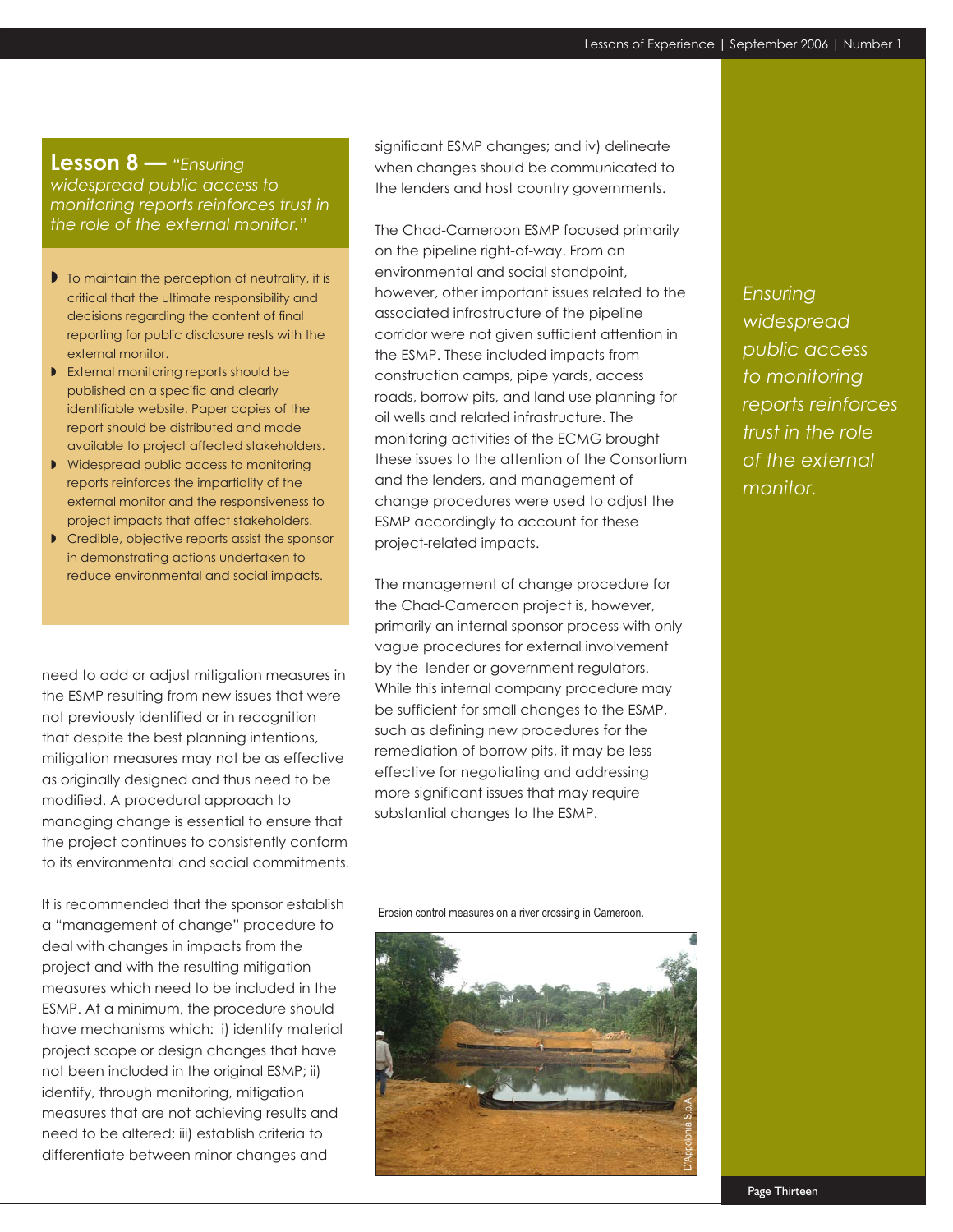In instances where significant cultural properties, natural resources and habitats, or sensitive species are encountered and potentially impacted, or where physical relocation or economic displacement of households are required, or changes to project social and environmental standards and commitments are requested, the management of change procedures should be established and the changes jointly assessed by the sponsor, the lender, the external monitor, and government agencies prior to the development of further mitigation measures. During the Chad-Cameroon project, the ECMG was primarily involved as a technical counterpart available to the lender group and the Consortium for technical advice regarding proposed ESMP adjustments.

By involving all key stakeholders, the decisions regarding significant required changes to the ESMP can benefit from a discussion that meets the needs of all stakeholders. It is important to note that in all considerations of ESMP changes, a balance is needed in the process to limit, to the extent possible, impacts to project development and unplanned costs while ensuring acceptable environmental and social outcomes.

**Lesson 9 —** *"A procedural approach to Management of Change is essential to ensure that the project continues to conform to its environmental and social commitments."*

- A management of change procedure is necessary to successfully adjust the ESMP to deal with unexpected environmental and social impacts during project implementation.
- I The external monitor can be a key resource available to the lender group and the Consortium for technical advice regarding proposed ESMP adjustments.
- Various "classes of changes" should be established to differentiate between the degree of significance of the proposed changes with respect to the potential environmental and social impact of the project activities as defined in the ESMP.
- **For significant changes, the procedure** should involve mandatory consultation by the project with lenders and the external monitor, before implementation of the revised mitigation and monitoring alternatives.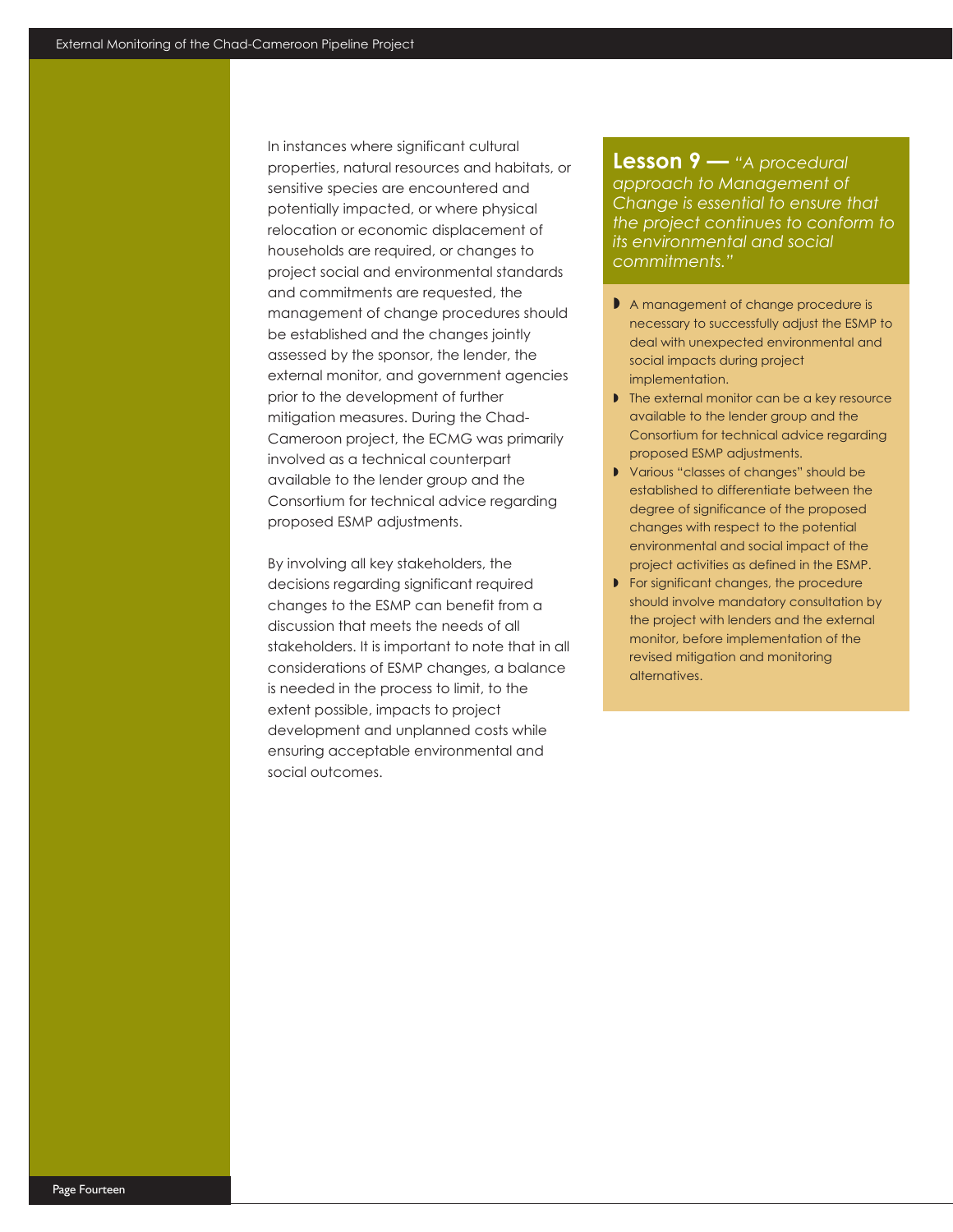# **Conclusion**

Market forces are increasingly demanding that companies take a proactive approach towards managing the environmental and social impacts of their projects. This IFC Lessons of Experience publication has demonstrated that external monitoring of environmental and social commitments can be a powerful resource to help lenders and their project sponsors reduce the risks inherent to complex projects.

Throughout the publication, the experiences of the External Compliance Monitoring Group (ECMG) on the Chad-Cameroon pipeline project have highlighted the technical value of an external monitor. This value is further enhanced by the external monitor's ability to increase the transparency, trust, and accountability between the key project stakeholders. While the decision to employ an external monitor is related to the particular scale and complexity of environmental and social issues associated with a project, the business case for external monitoring is based on the monitor's ability to enhance the company's approach to addressing project risk.

All project stakeholders stand to benefit from the involvement of an external monitoring mechanism. Project sponsors receive an objective reporting record of their performance on environmental and social measures, which can reinforce the support of project affected communities and defuse the allegations of external critics. Lenders benefit from an unbiased set of "eyes and ears" to assist them in ensuring project outcomes meet their environmental and social requirements.



Completed restoration along the pipeline route.

For project affected communities and civil society groups, the external monitor creates a reporting mechanism that acts as an independent source of information helping to reinforce the credibility and trust in the project sponsor required for successful projects. Host countries, who often suffer from limited capacity to monitor the project themselves, receive objective, technical, and publicly disclosed assurance that the project is achieving agreed environmental and social outcomes.

Complex projects require companies, lenders, project affected communities, civil society, and governments to work as part of a partnership based on mutual responsibility and trust. The external monitor can be an influential tool to ensure that environmental and social commitments are credibly implemented in the eyes of all project stakeholders, resulting in projects that are economically, socially, and environmentally sustainable.

*The external monitor can be an influential tool to ensure that environmental and social commitments are credibly implemented in the eyes of all project stakeholders.*